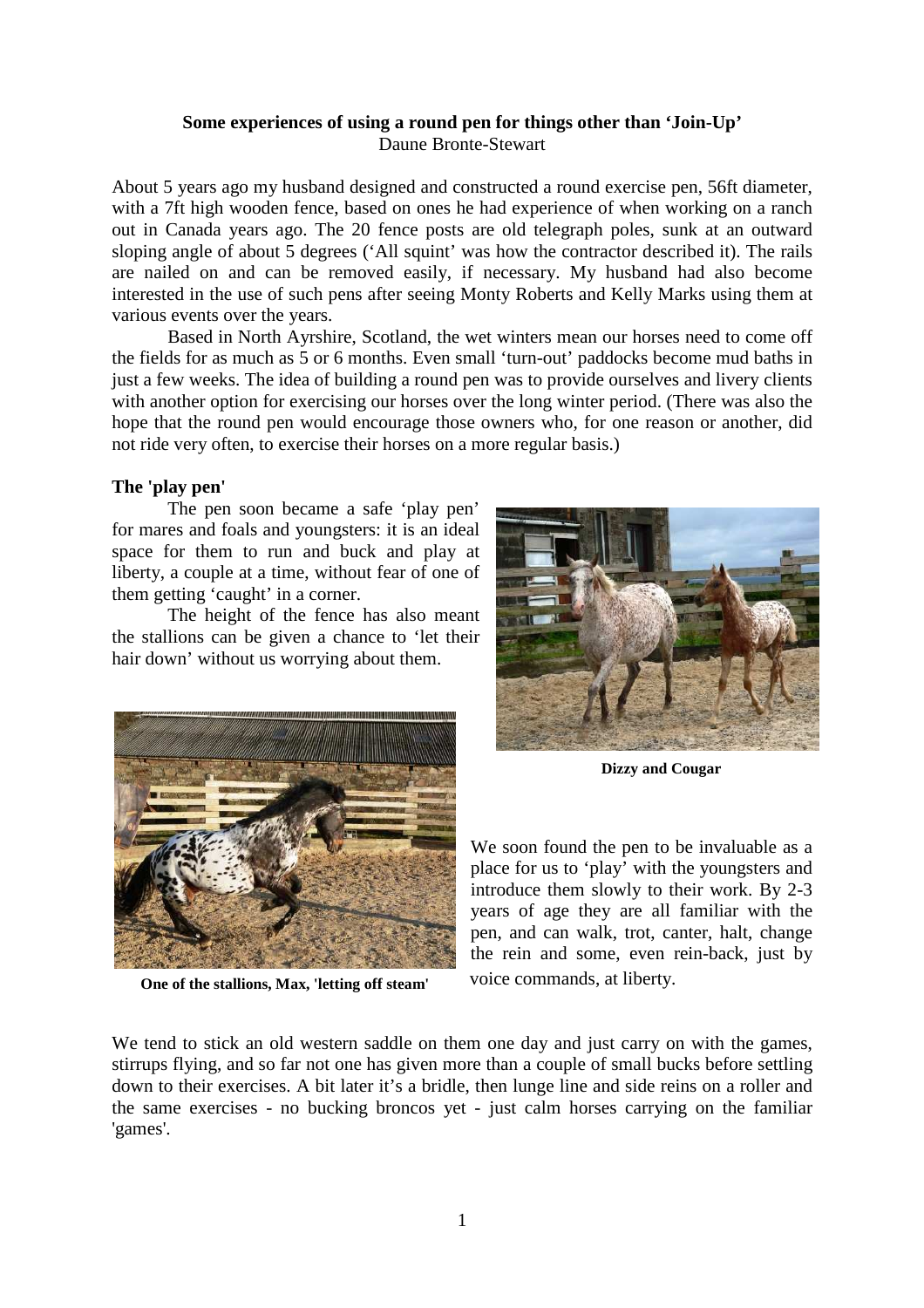

**Cougar at liberty with his saddle and bridle** 

#### **Dangers of round pen work?**

In a discussion about the relationship between the so-called Horse Whisperers and Classical horse trainers, Paul Belasik talks about the differences between the use of the circle for the Monty Roberts' style of 'joinup', which is undertaken in a round pen and the use of the circle created by the lunge line in classical training<sup>1</sup>. He advises that loose work in a round pen, where a horse is pushed away until it submits, can be dangerous for a horse. He

argues that those horses that are expected to join up and work in the round pen are often

those least fit to work in this manner – they are either young or unfit, so working loose without constraint or without their actions being 'managed' carefully, often results in injuries, such as damaged tendons, and the development of habits that may be hard to correct, such as bending to the outside. We have witnessed this in our own yard, and, unwittingly, been responsible for it. Monty Roberts on the other hand argues that it is better to work the horse in a circular pen without a lunge line because the horse learns to balance itself against the pull of the line and ends up bent the wrong way with its head to the outside – he says he can tell which horses have been lunged too often this way. Livery clients have seen us working our own horses in the pen, with apparent ease, and decided to follow suit. In several cases, their horse, which is unfit, 'lively', and unused to work on a circle, has lost control and balance, running and crashing up the sides of the fence, causing cuts, bruises and a general bad experience for horse and owner. In our experience, the suppleness and balance that the circle of the round pen requires of the horse is not clearly understood by many horse owners. We now advise all new liveries to make sure their horses work on the lunge quietly before they try out the loose lunging! Watching these unfit horses in the round pen has illustrated how difficult and demanding longe work can be for a horse.

## **Schooling in the round pen**

In 2008 we had a very special experience when D. Francisco de Bragança and one of his colleagues from Portugal visited for a few days, giving lessons and working with our horses. They chose to use the round pen almost exclusively for both work-inhand and ridden schooling. I'm embarrassed to say that I had never really considered using the round pen for riding in but when I saw how they used it and tried riding in it myself I was amazed at how interesting such a small circular area could be to work in.



**D. Francisco working Tiger in-hand**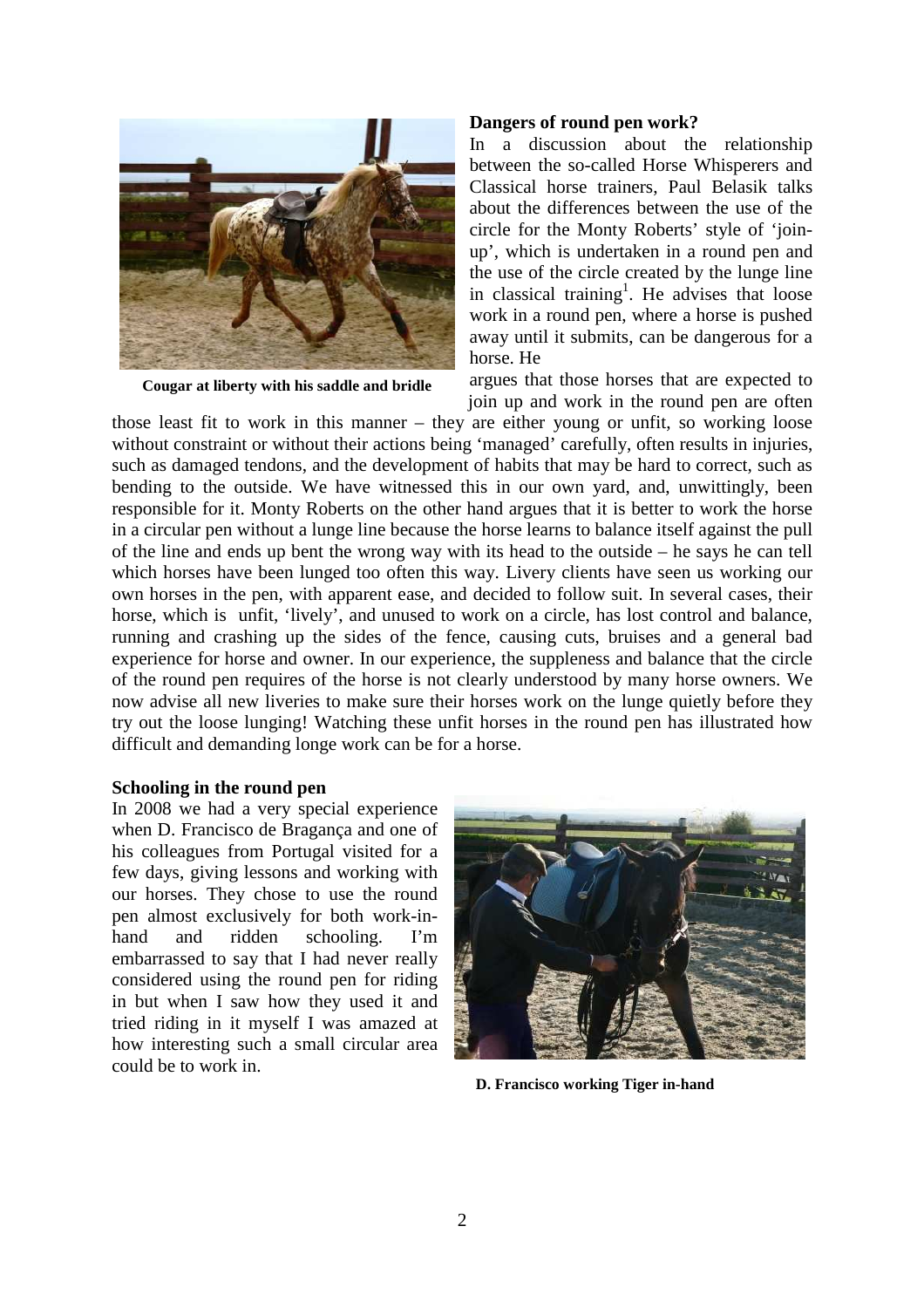

**Diogo with Joey**

# **Some examples of how the round pen has helped me**

I've always found it more difficult to achieve a good bend on the right rein with one of our horses, and correct canter right departures were always hit and miss until about a year ago. The harder I try the worse it can become. I'm not sure what happened in the round pen but when I allowed the fence do the work for me I found we could circle right quite well (and showed how the original 'problem' seemed likely to have

been induced/amplified by me and my attempts to correct it!) This really made

me think about use of the circle and so I started to experiment!

In Portugal I have seen and experienced lots of lateral work done on the circle (i.e. shoulderin and travers), but it's not something I've seen much of here in the UK. I've tried to work like this in the large school but find it so difficult to keep impetus and maintain the flow of the circle - of course, any lateral work in the round pen is always on the circle! So, working in the round pen has definitely changed the way I work my horse and myself – I find the small area makes me more exact, less inclined to stay in one pace for long periods of time, encourages me to think more quickly, and run exercises together more smoothly. Max is a laid back horse who I find easier to energise in the round pen rather than in the large school whereas Joey, who can be 'quite lively' and who has a short attention span seems to settle to the circle work happily and concentrates easier. I suspect that in both cases the result is on account of the constant changes of direction, bend, pace and the need to insist on fairly accurate and exact movement. One last thing I find myself doing, which some think is a bit strange, is to ride with my eyes closed. I now have a pretty good idea of the size of the circle so I know where the horse is going! This gives me the opportunity to 'listen' and 'feel'.

In the November 2009 Cracker, a CRC member asked for suggestions about how she might improve her horse's trot. I'd like to make an argument for some trying work in walk on a smallish circle /volte work, the work including shoulder-in, counter-shoulder-in, travers and renvers. I give two examples from the horses mentioned above:

(i) Max's trot was fine - it was pretty even but never seemed to have any real 'bounce' or expression. Working in the round pen in walk using the above lateral work seems to have made a huge difference to the quality of his trot, which can now be springy, more 'uphill' and elegant. In the large school I seem to have some inner demon encouraging me to go 'faster' and cover more ground - I have no idea why. By comparison, the round pen seems to enable me set the horse in his pace more evenly and, as a result, the stride seems easier, simpler, and rounder. I can see how the 'fence' might encourage this.

(ii) As a cob x TB Joe's trot can be short and choppy. He pulls his head in and arches his neck and gets tighter and tighter and then over-bends badly. In the round pen he seems to 'sit' more and be happy to extend his head out and stretch into his pace, resulting in a much more forward, comfortable and quietly powerful trot. I'm not sure I understand how the fence makes a difference here - maybe it reassures him, or makes me relax my arms/hands?